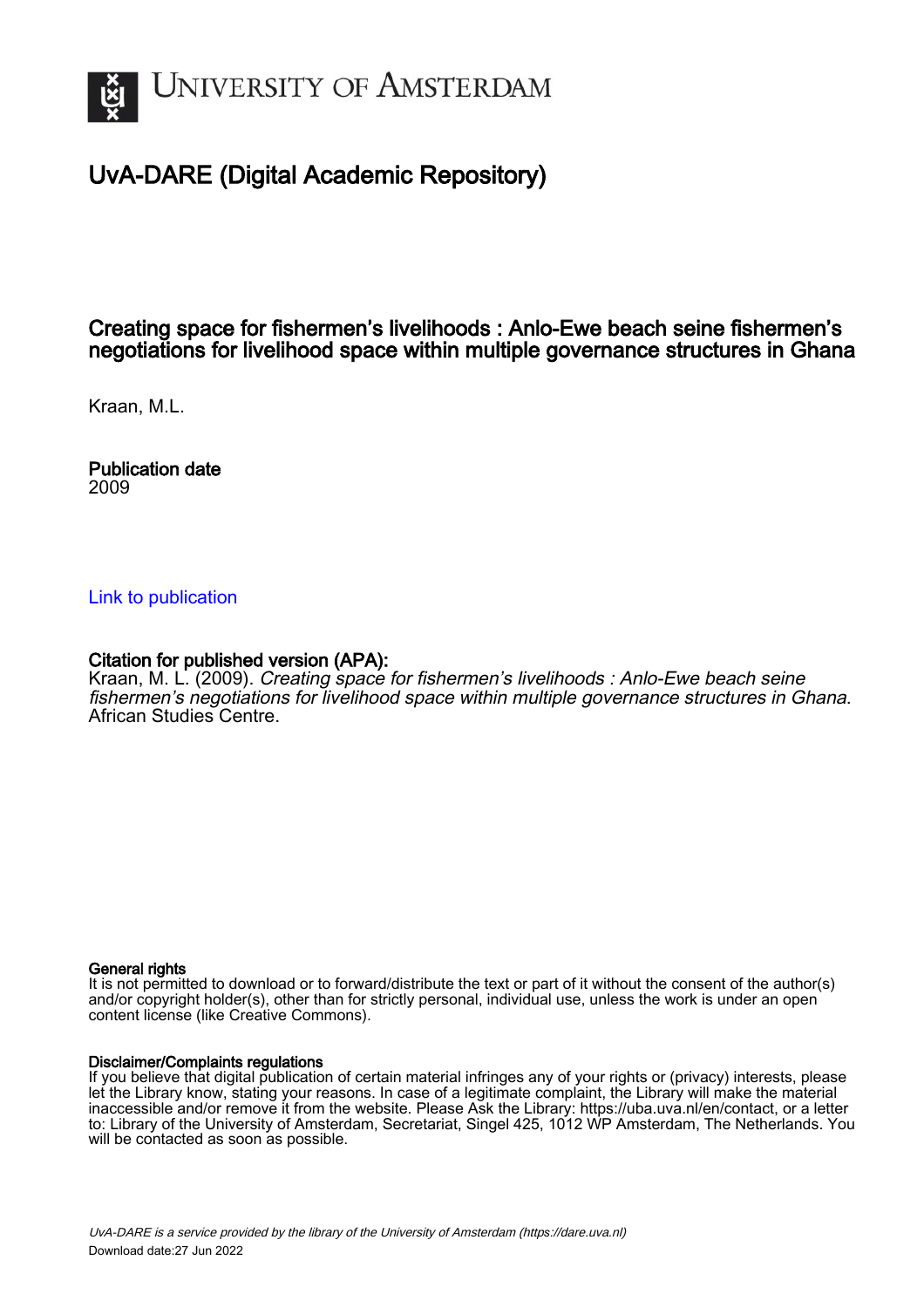# References

- ABOTCHIE, C. (2002), *Social control in traditional southern Eweland of Ghana. Relevance for modern crime prevention*. Accra: Ghana University Press. [1997]
- ACHESON, J. (1981), *Anthropology of fishing*. Ann. Rev. Anthropol. 10: 275-316.
- ADDO, E. & R. MARSHAL (2000), Ghana's non-traditional export sector: Expectations, achievements and policy issues. *Geoforum* 31(3): 355-370.
- ADHURI, D. & L. VISSER (2007), Fishing in, fishing out: Transboundary issues and the territorialization of blue space. *Asia Pacific Forum* 36: 112-145.
- AGRAWAL, A. & C. GIBSON (1999), Enchantment and disenchantment: The role of communinty in natural resource conservation. *World Development* 27 (4): 629-649.
- ALLISON, E. & F. ELLIS (2001), The livelihoods approach and management of small-scale fisheries. *Marine Policy* 25: 377–388.
- ALLISON, E. & B. HOREMANS (2006), Putting the principles of the sustainable livelihoods approach into fisheries development policy and practice. *Marine Policy* 30(6): 757-766.
- AKYEAMPONG, E. (2001), *Between the sea and the lagoon. An eco-social history of the Anlo of southeastern Ghana c. 1850 to recent times*. Oxford: James Currey.
- AKYEAMPONG, E.A. (2007), Indigenous knowledge and maritime fishing in West Africa: The case of Ghana*,* Special Volume Indigenous Knowledge Systems and Sustainable Development: Relevance for Africa. In E. Boon & L. Hens, eds, *Tribes and Tribals* No. 1: 173-182.
- ALDER, J. & U. R. SUMAILA (2004), Western Africa: A fish basket of Europe past and present. *Journal of Environmental Development* 2004(13): 156-178.
- AMENUMEY, D. (1989), *The Ewe unification movement. A political history*. Accra: Ghana University **Press**
- ANDERSON, B. (2006), *Imagined communities. Reflections on the origin and spread of nationalism*. London: Verso [1983].
- ANDERSSON, J.A. (2002), *Going places, staying home. Rural-urban connections and the significance of land in Buhera district, Zimbabwe*. Wageningen: Wageningen University.
- ANING, E. (2006), An overview of the Ghana Police Service. *Journal of Security Sector Management* 4(2). http://www.ssronline.org/jofssm/issues/jofssm\_0402\_aning.pdf?CFID=1343126&CFTOKEN =14485611
- APPADURAI, A. (1990), Disjuncture and difference in the global cultural economy. *Theory, Culture & Society* 7: 295-310.
- APPADURAI, A. (1995), The production of locality. In: R. Fardon, ed., *Counterworks. Managing the diversity of knowledge*. London: Routledge.
- ARHINFULL, D. (2001), *"We think of them". How Ghanaian migrants in Amsterdam assist relatives at home.* Leiden: African Studies Centre, Research Report 62.
- ATTA-MILLS, J., J. ALDER & R. SUMAILA (2004), Decline of a regional fishing nation: The case of Ghana and West Africa. *Natural Resoures Forum* 28: 13-21.
- ATTI-MAMA, C. (1991), Fishermen's migrations in Togo and Benin. In: J. Haakonsen & C. Diaw, eds., *Fishermen's migrations in West Africa*. FAO / DANIDA/ NORWAY: IDAF/WP/36.
- BAMFO, C.A. (2003), *Final report on organisational assessment of selected community based institutions in Adina and Katech beach seine fishing communities for improved livelihood*. Accra: Team Consultancy.
- BANNERMAN, P. (1998), Management of conflicts in tropical fisheries: Ghana full report. Accra: MFRD.
- BANNERMAN, P. (2005), *Analysis of district data and implications for planning. Volta Region. 2000 Population and Housing Census*. UNFPA funded project (GHA/01/P07).
- BAVINCK, M. (2001), *Marine resource management conflict and regulation in the fisheries of the Coromandel Coast*. New Delhi: Sage Publications.
- BAVINCK, M. (2005), Understanding fisheries conflicts in the south A legal pluralist perspective. *Society and Natural Resources* 18: 805-820.
- BAVINCK, M. & R. CHUENPAGDEE (2005), Current Principles. In: J. Kooiman, M. Bavinck, S. Jentoft & R. Pullin, eds, *Fish for life. Interactive Governance for Fisheries.* Amsterdam: AUP.
- BEBBINGTON, A. (1999), Capitals and capabilities: A framework for analyzing peasant viability, rural livelihoods and poverty. *World Development* 27(12): 2021-2044.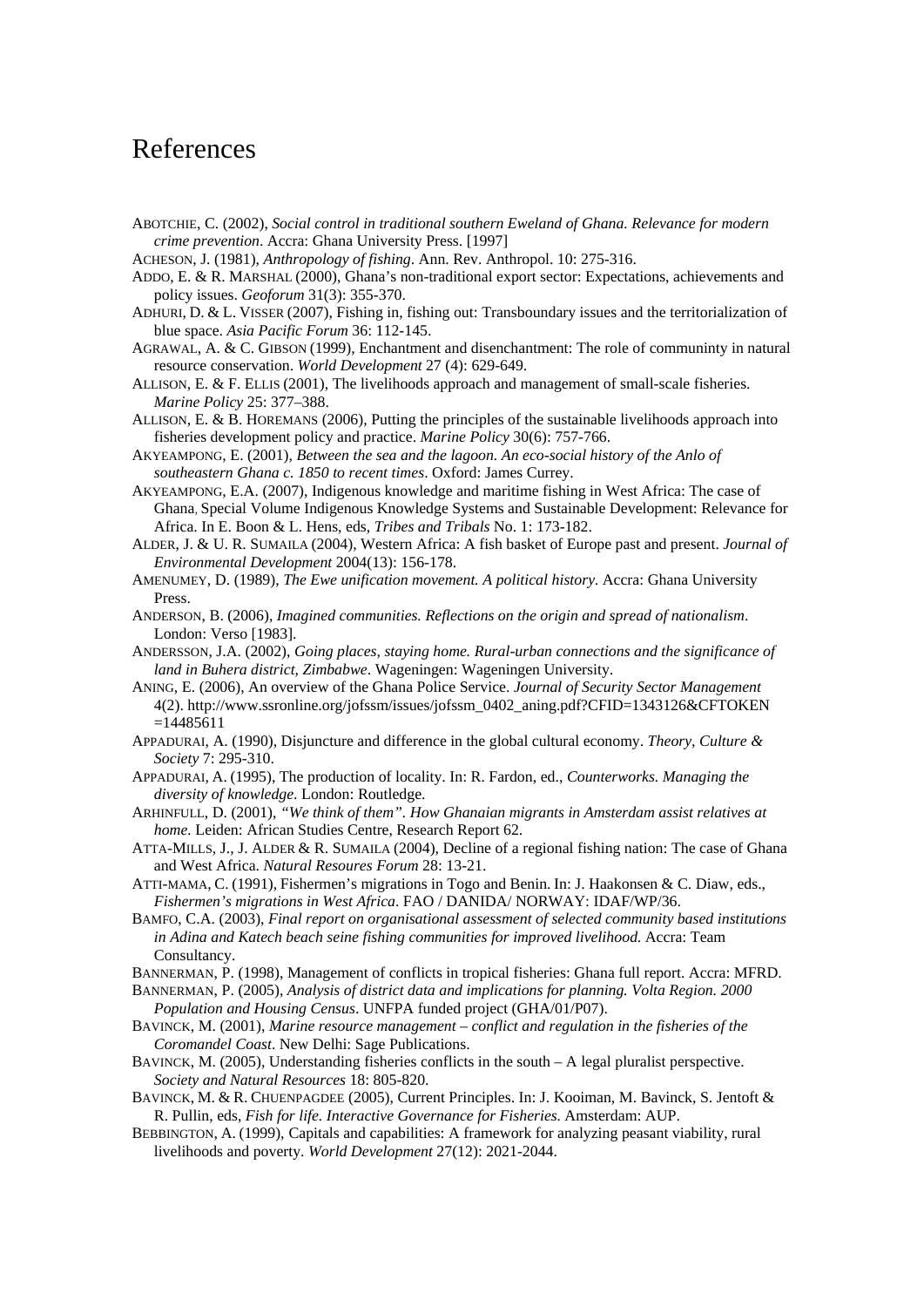- BÉNÉ, C. (2003), When fishery rhymes with poverty: A first step beyond the old paradigm on poverty in small-scale fisheries. *World Development*, 31(6): 949-975.
- BÉNÉ, C. (2004), Poverty in small-scale fisheries: A review and some further thoughts. In: A. Neiland & Béné, C., eds, *Poverty and small-scale fisheries in West Africa*. Dordrecht: Kluwer.
- BÉNÉ, C. (2008), *Global change in African fish trade: Engine of development or threat to local food security?* Paris: OECD Publishing. Available at: http://worldfish.catalog.cgiar.org/dbtwwpd/exec/dbtwpub.dll [access date 24-1-2009]
- BENNETT, E. (2000), *Institutions, economics and conflicts: Fisheries management under pressure*. Paper prepared for 8th IASCP conference 31 May – 4 June 2000.
- BENNETT, E., A. NEILAND, E. ANANG, P. BANNERMAN *et al.* (2001), Towards a better understanding of conflict management in tropical fisheries: Evidence from Ghana, Bangladesh and the Caribbean. *Marine Policy* 25: 365-376.
- BERKES, F., R. MAHON, P. MCCONNEY, P. POLLNAC *et al.* (2001), *Managing small-scale fisheries: Alternative directions and methods*. Ottawa: IDRC.
- BERRY, S. (2004), Reinventing the local? Privatization, decentralization and the politics of resource management: Examples from Africa. *African Study Monographs*, 25(2): 79-101.
- BOAFO-ARTHUR, K. ( 2001), Chieftaincy and politics in Ghana since 1982. *West Africa Review* 3(1). www.westafricareview.com/vol3.1/boafo.html [Access date: 27-9-2007]
- BORTEI-DOKU ARYEETEY, E. (2000), *Small-scale fisheries, population dynamics and fishery management at Moree*. CMI Working Paper. Bergen: CMI.
- BORTEI-DOKU ARYEETEY, E. (2002), Socio-economic aspects of artisanal marine fisheries management in West Africa. In: J. McGlade *et al.*, eds., *The Gulf of Guinea large marine ecosystem*. Amsterdam: Elsevier Science B.V.
- BROMLEY, D. (2008), The crisis in ocean governance: Conceptual confusion, spurious economics, politican indifference. *MAST* 6(2): 7-22.
- BRONS, J., T.DIETZ, A. NIEHOF & K. WITSENBURG (2007), Dimensions of vulnerability of livelihoods in less-favoured areas: Interplay between the individual and the collective. In: R. Ruben, J. Pender & A. Kuyvenhoven, eds, *Sustainable poverty reduction in less-favoured areas*. Wallingford UK/ Cambridge MA USA: CAB International, pp. 91-110.
- BROWN, O. (2005), *Policy incoherence: EU fisheries policy in Senegal*. UNDP: Human Development Report.
- BUTCHER, J. (2004), *The closing of the frontier: A history of the marine fisheries of Southeast Asia. c. 1850-2000*. Singapore: Institute of Southeast Asian Studies (ISEAS).
- CARDINALE, M. & H. SVEDÄNG (2008), Mismanagement of fisheries: Policy or science? *Fisheries Research* 93(1-2): 244-247.
- CARNEY, D., ed., (1998), *Sustainable rural livelihoods: What contribution can we make*? London: DfID.
- CARNEY, D. (2002), *Sustainable livelihoods approaches: Progress and possibilities for change*. London: DfID.
- CHAMBERS, R. & G. CONWAY (1992), *Sustainable rural livelihoods: Practical concepts for the 21st century*Brighton: IDS, IDS Discussion Paper 296.
- CHARLES, A. (2001), *Sustainable fisheries systems*. Oxford: Blackwell Science.
- CHAUVEAU, J. & A. SAMBA (1989), [Market](http://opc4-ascl.pica.nl/DB=3/SET=1/TTL=28/CLK?IKT=4&TRM=Market) [development,](http://opc4-ascl.pica.nl/DB=3/SET=1/TTL=28/CLK?IKT=4&TRM=development) [government](http://opc4-ascl.pica.nl/DB=3/SET=1/TTL=28/CLK?IKT=4&TRM=government) [interventions](http://opc4-ascl.pica.nl/DB=3/SET=1/TTL=28/CLK?IKT=4&TRM=interventions) and the [dynamics](http://opc4-ascl.pica.nl/DB=3/SET=1/TTL=28/CLK?IKT=4&TRM=dynamics) of the [small-scale](http://opc4-ascl.pica.nl/DB=3/SET=1/TTL=28/CLK?IKT=4&TRM=small-scale) [fishing](http://opc4-ascl.pica.nl/DB=3/SET=1/TTL=28/CLK?IKT=4&TRM=fishing) [sector:](http://opc4-ascl.pica.nl/DB=3/SET=1/TTL=28/CLK?IKT=4&TRM=sector) An [historical](http://opc4-ascl.pica.nl/DB=3/SET=1/TTL=28/CLK?IKT=4&TRM=historical) [perspective](http://opc4-ascl.pica.nl/DB=3/SET=1/TTL=28/CLK?IKT=4&TRM=perspective) of the [Senegalese](http://opc4-ascl.pica.nl/DB=3/SET=1/TTL=28/CLK?IKT=4&TRM=Senegalese) [case](http://opc4-ascl.pica.nl/DB=3/SET=1/TTL=28/CLK?IKT=4&TRM=case). *Development and Change* 20(4): 599-620.
- CHAUVEAU, J. (1991), The historical geography of fisheries migrations in the CECAF region (end of the 19th century – 1980s). In: J. Haakonsen & C. Diaw, eds, *Fishermen's migrations in West Africa*. FAO / DANIDA/ NORWAY: IDAF/WP/36.
- CHAUVEAU, J-P., E. JUL-LARSEN & C. CHABOUD, eds, (2000), *Les Pêches piroguières en Afrique de l'Ouest. Pouvoirs, Mobilités, Marchés*. Paris: Karthala.
- CHRISTENSEN, J. (1977), Motor power and women power: Technological and economic change among the Fanti fishermen of Ghana. In: E. Smith, ed., *Those who live from the sea. A study in maritime anthropology*. New York: West Publishing.
- CHRISTENSEN, V., P.AMORIM, I. DIALLO & T. DIOUF *et al.* (2004), Trends in fish biomass off northwest Africa, 1960-2000, In: M. Palomares & D. Pauly, eds., *West African marine ecosystems: Models and fisheries impacts*. Vancouver: Fisheries Centre UBC, Fisheries Centre Research Reports 12(7), pp. 215-220.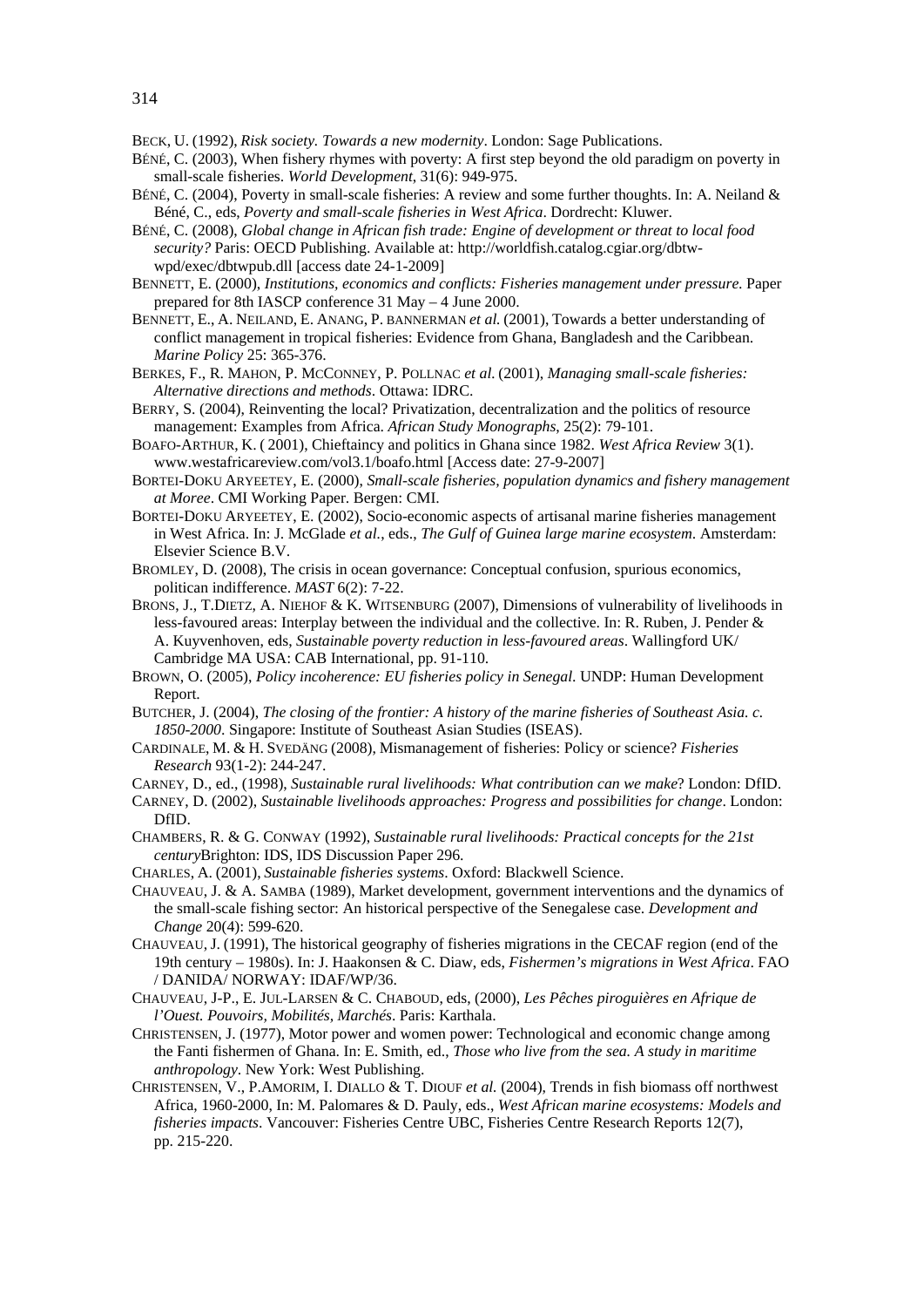- CHUENPAGDEE, R., P. DEGNBOL, M. BAVINCK, S. JENTOFT *et al.* (2005), Challenges and concerns in capture fisheries and aquaculture. In: J.Kooiman, M.Bavinck, S.Jentoft & R.Pullin, eds., *Fish for Life. Interactive Governance for Fisheries.* Amsterdam: AUP.
- CICIN-SAIN, B. & R. KNECHT (1998), *Integrated coastal and ocean management: Concepts and practices*. Washington D.C.: Islands Press.
- CLEAVER, F. (2002), Reinventing institutions: Bricolage and the social embeddedness of natural resource management. *European Journal of Development Research* 14(2): 11-30.
- CRAWFORD, B. (2002), *Seaweed farming. An alternative livelihood for small-scale fishers?* Coastal Resources Centre, University of Rhodes Island, Working Paper. http://imcafs.org/download/Alt\_Livelihood.pdf [access date: 26-4-3008]
- CYRIAGUE, A. (2006), *Les migrations des pecheurs au Benin*. SFLP: Programme pour les moyens d'existence durables dans la peche (pmedp) gcp / int / uk. Projet pilote 2, Amenagement participatif des peches en zone cotiere.
- DANKWA, H.R. & M. ENTSUA-MENSAH (1996), *Fishing gears and methods used in lagoons and estuaries of Ghana*. Council for Scientific and Industrial Research - IAB.
- DE BRUIJN, M., R. VAN DIJK & D. FOEKEN, eds, (2001), *Mobile Africa. Changing patterns of movement in Africa and beyond*. Leiden: Brill.
- DE BRUIJN, M., H. VAN DIJK & R. VAN DIJK (2001), Cultures of travel: Fulbe pastoralists in central Mali and pentecostalism in Ghana. In: M. De Bruijn, R. van Dijk & D. Foeken, eds, *Mobile Africa. Changing patterns of movement in Africa and beyond*. Leiden: Brill.
- DE HAAN, A. (2002), Introduction: Migrant workers and their role in rural change. In: A. de Haan & B. Rogaly, eds, *Labour mobility and rural society*. London: Frank Cass.
- DE HAAN, L. (2007), Studies in African livelihoods: Current issues and future prospects. In: P. Chabal, U. Engel & L. de Haan, eds, *African alternatives*. Leiden: Brill, pp. 59-72.
- DE HAAN, L. (2008), Livelihoods and the articulation of space. In: P. Hebinck, S. Slootweg & L. Smith, eds, *Tales of development. People, power and space*. Assen: Van Gorcum.
- DE HAAN, L. & A. ZOOMERS (2005), Exploring the frontier of livelihood research. *Development and Change* 36(1): 27-47.
- DE JAGER, H. & A. MOK (1994), *Grondbeginselen der sociologie, gezichtspunten en begrippen*. Houten: Stenfert Kroese.
- DELAUNEY, K. (1991), Artisanal maritime fisheries in Côte d'Ivoire. In: J. Haakonsen & C. Diaw, eds, *Fishermen's migrations in West Africa*. FAO / DANIDA/ NORWAY: IDAF/WP/36
- DELAUNEY, K. (1992), Fanti and Ewe fishermen's migration and settlement in Côte d'Ivoire. *MAST* 5(2): 96-103.
- DELGADO, C., N. WADA, M. ROSEGRANT, & S. MEIJER *et al.* (2003), *Outlook for fish to 2020*. Meeting global demand. Malaysia: World Fish Centre.
- DE SURGY, A. (1966), *La Pêche traditionelle sur le littoral Evhé et Mina (De l'embouchure de la Volta au Dahomey*. Paris: Groupe de Chercheurs Africanistes.
- DE SURGY, A. (1969), *La pêche maritime traditionnelle à l'ancienne "Côte de Guinée".* Kara (Togo): Centre d'Etudes et de Recherches.
- DE VRIES, L. (2003), *'La mer est pour nous tous' Local dynamics in the Senegalese artisanal fisheries.* Wageningen University: unpublished Msc thesis.
- DFID (1999), *Sustainable livelihoods guidance sheet. Framework*
- http://www.eldis.org/vfile/upload/1/document/0901/section2.pdf [Access 6-2-2009]

DIETZ, T., N. DOLŠAK, E. OSTROM & P. STERN (2002), The drama of the commons. In: E. Ostrom, T. Dietz, N. Dolsak, P.C. Stern *et al.*, eds, *The drama of the commons*. The National Academies Press. Available at: www.nap.edu/catalog/10287.html. Access date: January 2006.

- DIETZ, T. (1996), *Entitlement to natural resources: Contours of political environmental geography.* Utrecht: International Books.
- DOF (DIRECTORATE OF FISHERIES GHANA) (2003), *Ghana: Post-harvest fisheries overview*. Accra: Directorate of Fisheries, Draft version January 14, 2003.
- DOMSON, O. & R. VLOSKY (2007), *A strategic overview of the forest sector in Ghana.* Baton Rouge: Louisiana Forest Products Development Center, Working Paper 81.
- DOUGLAS, M. (2008), *Purity and danger*. London: Routledge. [1966]
- ELLIS, F. (2000), *Rural livelihoods and diversity in developing countries*, Oxford: Oxford University Press.
- ENTSUA-MENSAH, M. & H. DANKWA (1997), *Traditional knowledge and management of lagoon fisheries in Ghana.* Achimota: Water Research Institute.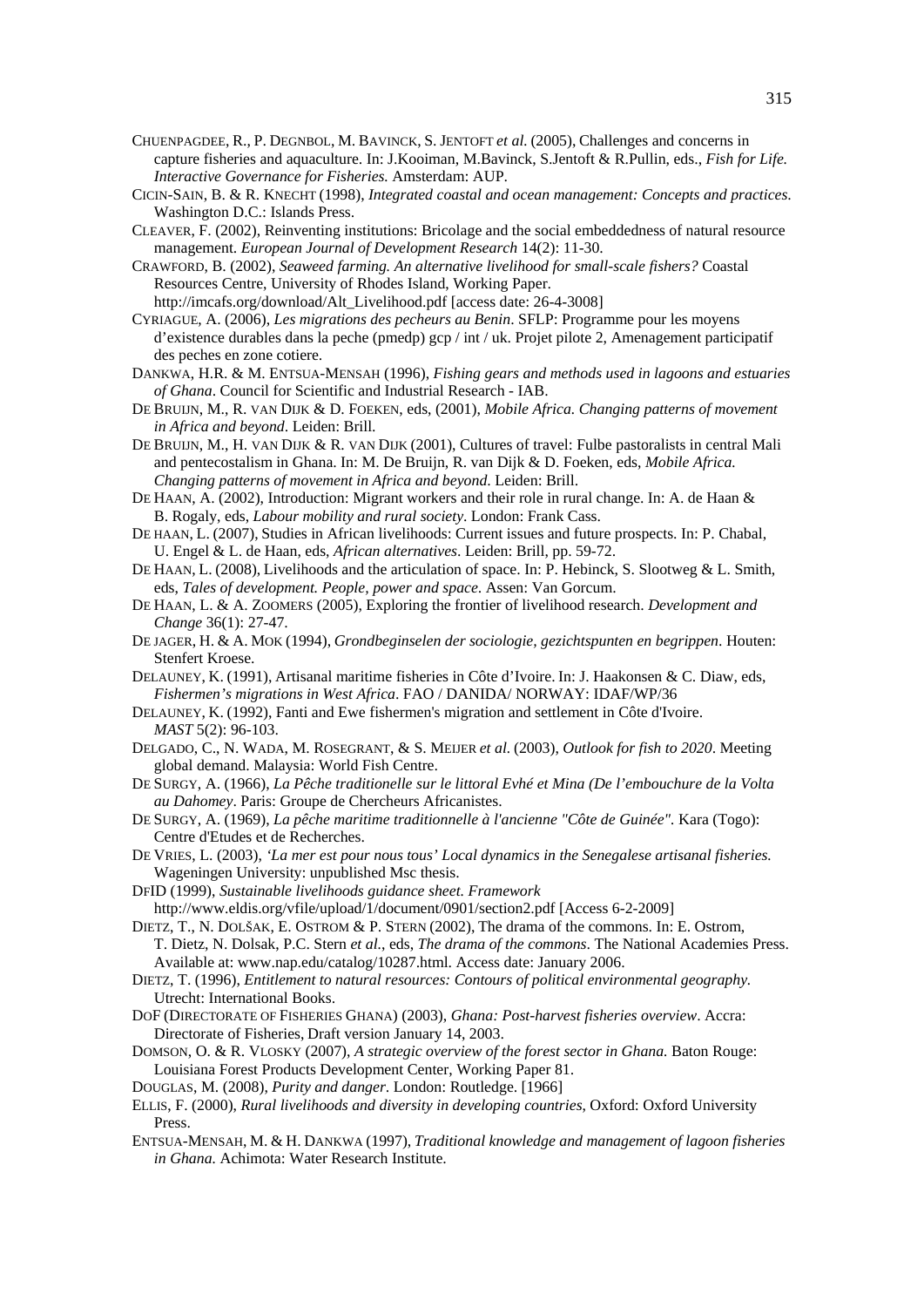- EPA (ENVIRONMENTAL PROTECTION AGENCY) (1995), *Algal bloom in coastal waters of the Western Region of Ghana*. Accra: EPA.
- EPA (ENVIRONMENTAL PROTECTION AGENCY) (1996), *Studies on algal bloom Enteromorpha flexuosa in the coastal waters of the Western Region of Ghana*. Volume 1: Socio-Economic Impact Assessment. Accra: EPA.
- EPHIRIM-DONKOR, A. (2000), *The making of an African king. Patrilineal & matrilineal struggle among the Effutu of Ghana*. Trenton: Africa World Press Inc.
- EVERETT, G. (1991), Note on the artisanal fishery of the Gambia, and the movement of fishermen. In: J. Haakonsen & C. Diaw, eds, *Fishermen's migrations in West Africa*. FAO / DANIDA/ NORWAY: IDAF/WP/36.
- FAILLIER, P. & A. KANE (2004), Relevance, applicability and applications of SLA to fisheries. In: A. Neiland & C. Béné, eds, *Poverty and small-scale fisheries in West Africa*. FAO and Kluwer.
- FAIRHEAD, J. & M. LEACH (1995), False forest history, complicit social analysis: rethinking some West African environmental narratives. *World Development* 23(6): 1023-1035.
- FAO (2005), *Increasing the contribution of small-scale fisheries to poverty alleviation and food security*. *Technical guidelines for responsible fisheries*. Rome: FAO.
- FAO (2009), *The state of world fisheries and aquaculture 2008*. Rome: FAO.
- FEIDI, I. (2001), Trading amidst constraints. Trade in fish and fishery products in most states of the organization of the Islamic conference faces varied constraints. *Samudra* 30: 11-17.
- FERGUSON, J. (1998), Transnational topographies of power: Beyond "the state"and "civil society" in the study of African politics. In: H. Marcussen & S. Arnfred, eds, *Concepts and metaphors: Ideologies, narratives and myths in development discourse*. Roskilde: Roskilde University, International Development Studies, Occasional paper no. 19.
- FERRARIS, J. & K. KORANTENG (1995), Statistical analysis of canoe fishery data in Ghana with particular reference to sardinellas. In: F. Bard & K. Koranteng, eds, *Dynamique et usage des ressources en sardinelles de l'upwelling côtier du Ghana et de la Côte d'Ivoire*. Paris: ORSTOM, pp. 205-222.
- FERRAIS, J., K. KORANTENG & A. SAMBA (1997), *Comparative study of the dynamics of small-scale marine fisheries in Senegal and Ghana*. Paper presented at the First International CEOS Symposium, 6-8 Sept 1994, Monterey Colloques et Séminaires. Paris: ORSTOM.
- FIAWOO, D. (not dated), *Ancestral worship among the Ewe-speaking people of Southern Ghana: A study in religious change*. Leaflet.
- FOLKE C, S. CARPENTER, T. ELMQVIST (2002), Resilience and sustainable development: building adaptive capacity in a world of transformations. *Ambio* 31: 437-440.
- GARIBALDI, L. & R. GRAINGER (2002), C*hronicles of catches from marine fisheries in the eastern central atlantic for 1950-2000*. Proceedings of the international conference in Dakar (Senegal), 24-28 June 2002.
- GASCUEL, D. (2002), *Captures et biomasses par niveau trophique dans lÁtlantique centre est: Analyse de 50 ans d'évolution et première tentative d'application du modèle écosystémique de flux trophique*. http:saup.fisheries.ubc.ca/Dakar/posters.html [access date 3-8-2008]
- GBAGUIDI, A. (2003), *Towards regulating the use of beach seines in Benin: A participatory experience*. SFLP Bulletin PMEDP, sept. / dec. Nos. 13 & 14, pp. 32-35.
- GEURTS, K. (2002), *Culture and the senses. Bodily ways of knowing in an African community*. London: University of California Press.
- GHANA STATISTICAL SERVICE (2005), *Ghana population and Household survey census data 2000*. UNFPA funded project GHA/01/P07.
- GIDDENS, A. (1979), *Central problems in social theory. Action, structure and contradiction in social analysis.* London: The Macmillan Press Ltd.
- GLAVOVIC, B., R. SCHEYVENS & J. OVERTON (2002), Waves of adversity, layers of resilience: Exploring the sustainable livelihoods approach. In: Storey, D., J. Overton & B. Nowak, eds, *Contesting Development: Pathways to Better Practice*, Proceedings of the Third Biennial Conference of the Aotearoa New Zealand International Development Studies Network (DevNet), Massey University, December 5 th-7 th, 2002, Institute of Development Studies, pp. 289-293.
- GLDD (GREAT LAKES DREDGE & DOCK COMPANY) (2000), *Keta sea defense: Protecting a fragile ecosystem and the communities it supports*. Info news from GLD&D. Source: www.gldd.com. Access date: January 2006, pp. 1-4.
- GORDON, D.M. (2006), *Nachituti's gift. Economy, society, and environment in Central Africa*. Wisconsin: The University of Wisconsin Press.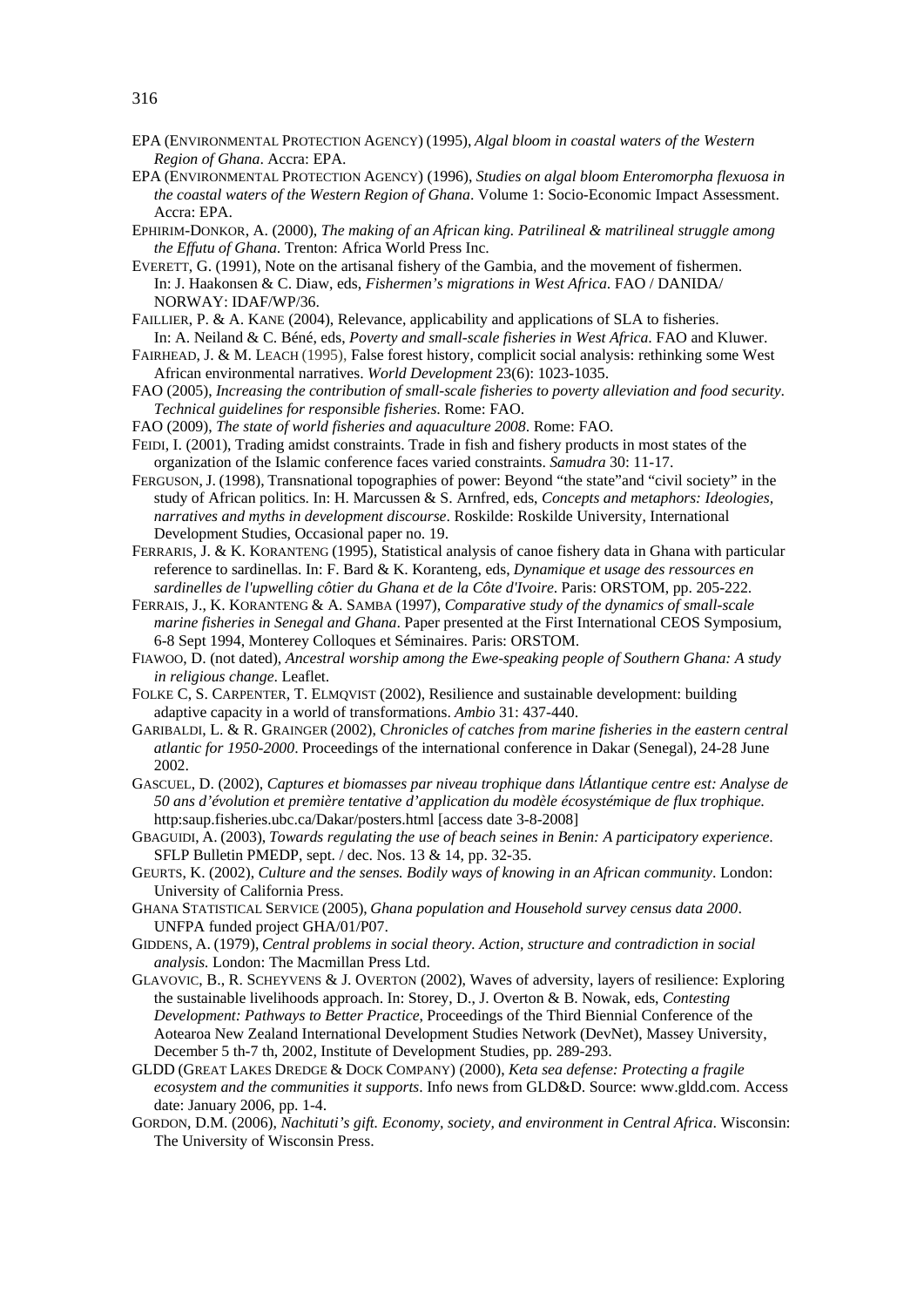- GORECKI, M. (2004), *Law and order: A comparison between traditional administration and a governmetal approach to justice in Ghana*. Unpublished report written voor the NGO Cross Cultural Solutions in Woe, Ghana.
- GRAY, T. (2005), *Participation in fisheries governance*. Dordrecht: Springer.
- GREENE, S. (1985) The past and present of an Anlo-Ewe oral tradition. *History in Africa* 12: 73-87.
- GREENE, S. (1996) *Gender, ethnicity, and social change on the Upper Slave Coast: A history of the Anlo-Ewe*. Portsmouth, NH: Heinemann.
- GREENE, S. (2002a), *Sacred Sites and the colonial encounter. A history of meaning and memory in Ghana.* Bloomington: Indiana University Press.
- GREENE, S. (2002b), Notsie Narratives: History, Memory and Meaning in West Africa. In S. Dube, ed., *Enduring Enchantments: Tradition/Community, Colony/Modernity* (special issue of *South Atlantic Quarterly*).
- GRILLO, R. & V. MAZZUCATO (2008), Africa < > Europe: A double engagement. *Journal of Ethnic and Migration Studies* 34(2): 145-198.
- GUPTA, A. & J. FERGUSON (1997), Culture, power, place: Ethnography at the end of an era. In: A. Gupta & J. Ferguson, eds, *Culture, power, place: Explorations in critical anthropology*. Durham: Duke University Press.
- HAAKONSEN, J. (1990), *Industrial vs artisanal fisheries in West Africa: The lessons to be learnt.* Presented at the Seminar socio-economic conditions for development of artisanal fisheries in Africa. Tromso, 15-17 June, 1990.
- HAAKONSEN, J. (1991a), The role of migrating fishermen in West Africa: What we know and what we still need to learn. In: J. Durand, J. Lemoalle & J. Weber, eds., *La recherche face à la pêche artisanale*. Paris: ORSTOM-IREMER.
- HAAKONSEN, J. (1991b), Towards a better understanding of fishermen's migrations in West Africa. In: J. Haakonsen & C. Diaw, eds, *Fishermen's migrations in West Africa*. FAO / DANIDA/ NORWAY: IDAF/WP/36.
- HAAKONSEN, J. (1992), Conference report: A regional policy on fishermen's migration in West Africa. Seminar on artisanal fishermen's migrations, Cotonou, Benin, 3-5 December. *Marine Policy* 16(3): 237-238.
- HAAKONSEN, J. & M.C. DIAW (1991), *Fishermen's migrations in West Africa*. Cotonou, IDAF Project, DIPA/WP/36.
- HAGAN, G. (2000), *Divided we stand. A study of social change among the Effutu of Coastal Ghana.* Trondheim: Norwegian University of Science and Technology, Faculty of Arts.
- HARDIN, G. (1968), The tragedy of the commons. *Science* 162(3859): 1243-1248.
- HARA, M. & R. NIELSEN (2003), Experiences with fisheries co-management in Africa. In: D. Wilson, *et al.,* eds, *The fisheries co-management experiecne. Accomplishments, challenges and prospects.* Dordrecht: Kluwer Academic Publishers.
- HASHIM, I. (2005), *Research report on children's independent migration from northeastern to central Ghana.* Brighton: University of Sussex, Research report: Development Research Centre on Migration, Globalisation & Poverty.
- HAUCK, M. (2008), Rethinking small-scale fisheries compliance. *Marine Policy* 32: 635-642.
- HEINBUCH, U. (1994), *Animal protein sources for rural and urban populations in Ghana*. FAO, IDAF Technical Report 58.
- HENDRIX, M.K. (1985), Technology and maritime fisheries on the Sierra Leone Peninsula, c. 1600-1980. In: J. Stone, ed., *Africa and the Sea*. Aberdeen: Aberdeen African Studies Group, pp. 64-79.
- HENS, L. (2006), Indigenous knowledge and biodiversity conservation and management in Ghana. *Journal of Human Ecology* 20(1): 21-30.
- HOORWEG, J., B. WANGILA & A. DEGEN (2009), *Artisanal fishers on the Kenyan Coast. Household livelihoods and marine resource management*. Leiden: Brill.
- HORDIJK, M. (2000), *Of dreams and deeds. The role of local initiatives for community based environmental management in Lima, Peru*. Amsterdam: Thela Thesis.
- HOSCH, G. (2002), Don't jump the fence. Fisheries development and management must choose an integrated approach. *Samudra*, March 2002.
- HYDEN, G., J. COURT & K. MEASE (2004), *Making sense of governance. Empirical evidence from 16 developing countries*. London: Lynne Rienner Publishers, Inc.
- IJFF, A. (1991), Migrations in artisanal marine fisheries in Gabon. In: J. Haakonsen & C. Diaw, eds, *Fishermen's migrations in West Africa*. FAO / DANIDA/ NORWAY: IDAF/WP/36.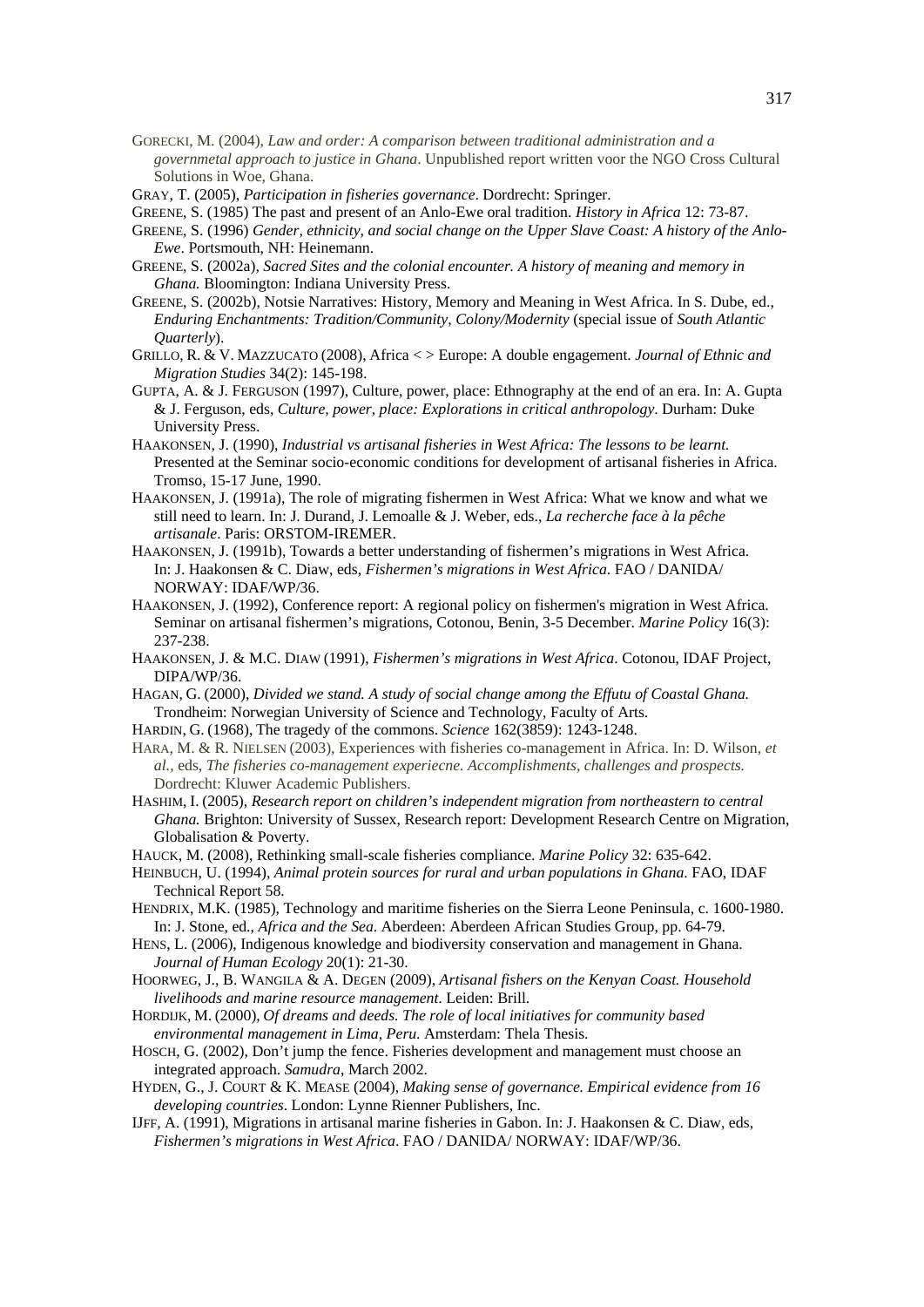- JENTOFT, S. (1998), Social science in fisheries management: A risk assessment. In: T. Pitcher, P. Hart, & D. Pauly, eds, *Reinventing fisheries management*. London: Kluwer Academic Publishers.
- JENTOFT, J. (2000), The community: A missing link of fisheries management. *Marine Policy* 24: 53-59. JENTOFT, S. (2003), Co-management – The way forward. In: D. Wilson *et al.*, eds, *The fisheries co-*
- *management experience. Accomplishments, challenges and prospects.* Dordrecht: Kluwer Academic Publishers.
- JENTOFT, J. (2004), Institutions in fisheries: What they are, what they do, and how they change. *Marine Policy* 28: 137-149.
- JENTOFT, S. (2005), Introduction. In: J. Kooiman, M. Bavinck, S. Jentoft & R. Pullin, eds, *Fish for Life. Interactive governance for fisheries*. Amsterdam: AUP.
- JENTOFT, S. (2006), Beyond fisheries management: The *phronetic* dimension. *Marine Policy* 30: 671-680.
- JENTOFT, S. (2008), *How can governance help to build long-term management plans?* Presentation at the North Sea Regional Advisory Council, 1-10-2008.
- JENTOFT, S., M. BAVINCK & D. JOHNSON, K. THOMSON (2006), Co-management and legal pluralism: How an analytical problem becomes an institutional one. *Human Organization* 68 (1): 27-38.
- JITAP (JOINT INTEGRATED TECHNICAL ASSISTANCE PROGRAMME) (2002), *Diagnostic study and strategies for the export development of the fishing industry in Ghana.* Geneva: JITAP.
- JOHNSON, D. (2006a), Category, narrative, and value in the governance of small-scale fisheries. *Marine Policy* 30: 747-756.
- JOHNSON, D. (2006b), Special Issue of MAST exploring the role of social science in fisheries management. *Maritime Studies* 4(2).
- JOHNSON, D., M. BAVINCK & J. VEITAYAKI (2005), Fish capture. In: J. Kooiman, M. Bavinck, S. Jentoft & R. Pullin, eds, (2005), *Fish for life. Interactive governance for fisheries.* Amsterdam: AUP.
- JONES, S. & G. CARSWELL, eds, (2004), *The Earthscan reader in environment, development and rural livelihoods.* Brighton: Earthscan Publications.
- JORION, P. (1988), Going out or staying home: Seasonal movements and migration strategies among Xwla and Anlo-Ewe fishermen. *MAST* 1(2): 129-155.
- JUL-LARSEN, E. (1994), *Migrant fishermen in Congo: Tradition and modernity*. Bergen: Chr. Michelsen Institute, Research Report R 1994.
- JUL-LARSEN, E., J. KOLDING, R. OVERÅ, J.R. NIELSEN *et al.* (2003), *Management, co-management or no management? Major dilemmas in Southern African freshwater fisheries*. Rome: FAO, FAO Fisheries Technical Paper 426/1. http://www.fao.org/DOCREP/005/Y4593E/Y4593E00.HTM [access date: April 2008].
- KAAG, M., J. BRONS & M.E. DE BRUIJN *et al.* (2003), *Poverty is bad. Ways forward in livelihood research.* Paper presented at the CERES 'Pathways of Development' seminar, Utrecht, 6 February 2003.
- KABKI, M. (2007),*Transnationalism, local development and social security. The functioning of support networks in rural Ghana*. Leiden: African Studies Centre.
- KACZYNSKI, V.M. & D. FLUHARTY (2002), European policies in West Africa: Who benefits from fisheries agreements? *Marine Policy* 26: 75-93.
- KLEIN, A. (1999), The barracuda's tale: Trawlers, the informal sector and a state of classificatory disorder off the Nigerian coast. *Africa* 69(4): 555-574.
- KOOIMAN, J. (1999), Social political governance. Overview, reflections and design. *Public Management Review* 1(1): 67-92.
- KOOIMAN, J. & M. BAVINCK (2005), The governance perspective. In: J. Kooiman, M. Bavinck, S. Jentoft & R. Pullin, eds, *Fish for life. Interactive governance for fisheries.* Amsterdam: AUP.
- KOOIMAN, J., M. BAVINCK, S. JENTOFT & R. PULLIN, eds (2005), *Fish for Life. Interactive Governance for Fisheries.* Amsterdam: AUP.
- KOOIMAN, J., S. JENTOFT, M. BAVINCK & R. CHUENPAGDEE *et al.* (2005), Meta-principles. In: J. Kooiman, M. Bavinck, S. Jentoft & R. Pullin, eds, *Fish for life. Interactive governance for fisheries.* Amsterdam: AUP.
- KORANTENG, K.A. (2000a), *Biophysical study of marine and fishery resources at Moree, Ghana*. PCEreport, MacArthur Foundation. Tema: Marine Fisheries Research Division.
- KORANTENG, K.A. (2000b), *Small scale fisheries in Africa: Demographic dynamics and local resource management. Biophysical study of marine and fishery resources at Moree, Ghana. Accra: MFRD.*
- KORANTENG, K., P. OFORI-DANSON & M. ENTSUA-MENSAH (2000), Fish and fisheries of the Muni lagoon in Ghana, West Africa. *Biodiversity and Conservation* 9: 487-499.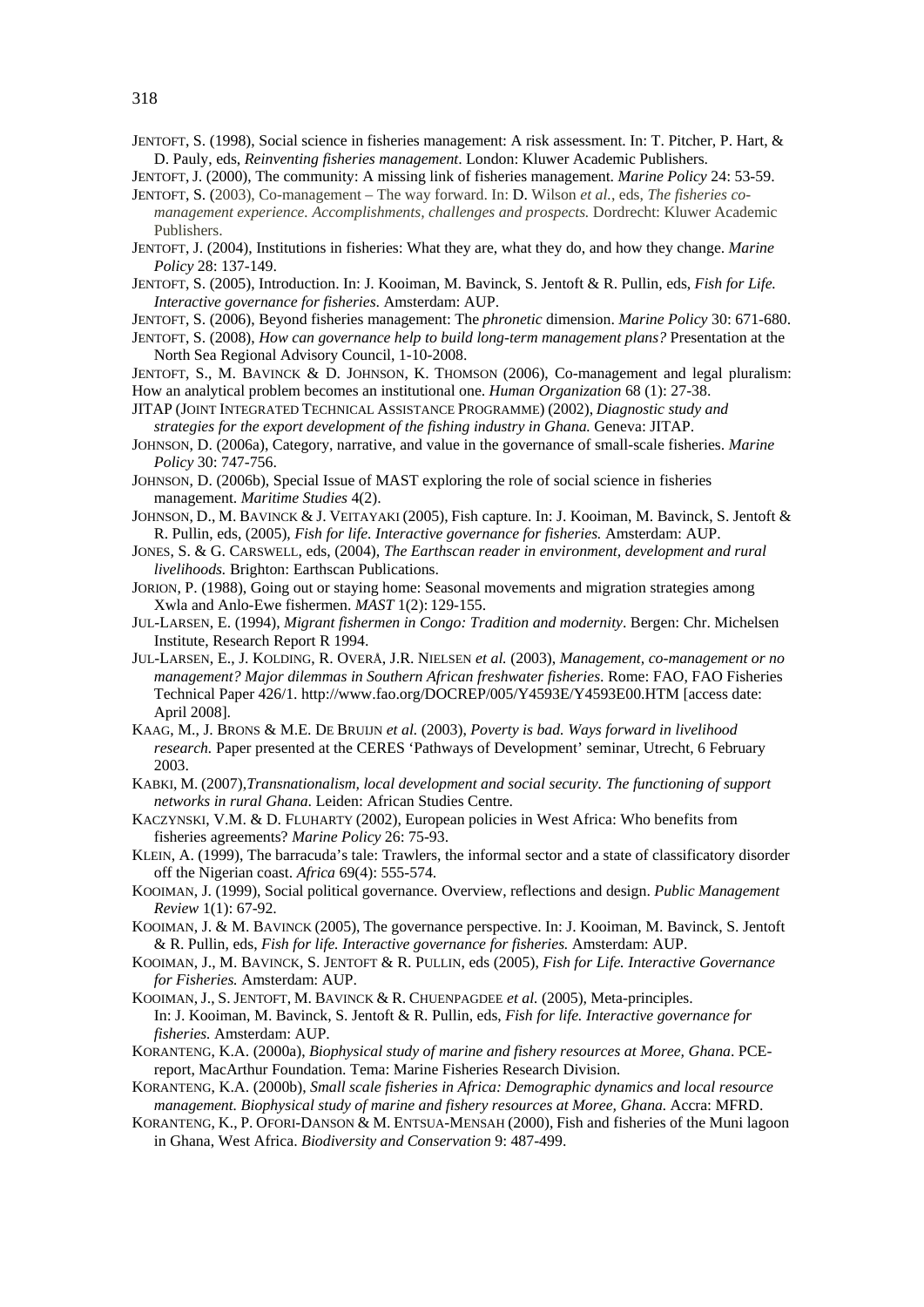- KORANTENG, K.A. & D. PAULY (2004), Long-term trends in demersal fishery resources of Ghana in response to fishing pressure. In: M. Palomares & D. Pauly, eds, *West African marine ecosystems: models and fisheries impacts*. Vancouver: UBC, Fisheries Centre, Fisheries Centre Research Reports 12(7).
- KRAAN, M. (2006), 'One man no chop'. Beach seine fishing in Ghana (West Africa). *Maritime Studies* 5(1): 117-128.
- KRAAN, M. (2007), *'God's time is the best'. The role of religion in fisheries management of Anlo-Ewe beach seine fishermen in Ghana*. Conference Paper MARE conference. Amsterdam: 5-7 July 2007.
- KRAAN, M. & L. VISSER (2006), *Integrated coastal zone management as a technocratic project: the Keta sea defence case of south-eastern Ghana*. Paper presented at the CERES Summer school, Wageningen University, 26-27 July 2006.
- KUMASSAH, A. (2005), *The migration saga of the Anlo-Ewes of Ghana*. Keta: Photo City Press.
- LAW, R. (1989), Between the sea and the lagoons: The interaction of maritime and inland navigation on the precolonial Slave Coast*. Cahiers d'Études Africaines* 114(XXIX-2): 209-237.
- LAWSON, R.M. & M.A. ROBINSON (1983), Artisanal fisheries in West Africa: Problems of management implementation. *Marine Policy* 7(4): 279–290.
- LEACH, M. (1994), *Rainforest relations. Gender and resource use among the Mende of Gola, Sierra Leone*. International Africa Library. Washington DC: Smithsonian Institution Press.
- LEACH, M. & J. FAIRHEAD (2000), Challenging neo-malthusian deforestation analyses in West Africa's dynamic forest landscapes. *Population and Development Review* 26(1): 17-43.
- LEACH, M., R. MEARNS & I. SCOONES (1999), Environmental entitlements: Dynamics and institutions in community-based natural resource management. *World Development* 27(2): 225-247.
- LEISURE, C., P. VAN BEUKERING & L.M. SCHERL (2007), *Nature's investment bank. How marine protected area's contribute to poverty reduction*. http://www.premonline.org/index.php?p=projects&cid=19 [access date: March 2008].
- LENSELINK, N. & P. CACAUD (2001), *Participation in fisheries management for improved livelihoods of artisanal fisheries communities in West Africa. A synthesis of interviews and cases from Mauritania, Senegal, Guinea and Ghana*. SFLP/ FAO / GCP/INT/735/UK.
- LEVI-STRAUSS, C. (1962), *Le pensée sauvage*. Paris: Plon.
- LEWINS, R. (2004), The sustainable livelihoods approach: The importance of policies, institutions and processes. In: A. Neiland & C. Béné, eds, *Poverty and small-scale fisheries in West Africa*. Dordrecht: Kluwer.
- LINDQVIST, O.V. & H. MÖLSÄ (1992), Management of small-scale fisheries: Is it possible? In: I. Tvedten & B. Hersoug, eds, *Fishing for development. Small-scale fisheries in Africa*. Uppsala: Nordiska Afrikainstitutet, pp. 191-207.
- LONG, N. (2001), *Development sociology; Actor perspectives.* London: Routledge.
- MANSVELT-BECK, J. & J. STERKENBURG (1976), *The fishing industry in Cape Coast, Ghana; A socioeconomic analysis of fishing and fish marketing in a medium-size African town*. Utrecht: Rijksuniversiteit Utrecht, Geografisch Instituut.
- MARQUETTE, C. (1998), *Bibliography on small scale and artisanal fisheries in Africa: Human population dynamics, migration, and structural adjustment impact dimensions*. Bergen: CMI.
- MAZZUCATO, V., R. VAN DIJK, C. HORST, & P. DE VRIES (2004), Transcending the nation: Explorations of transnationalism as a concept and phenomenon. In D. Kalb, W. Pansters & H. Siebers, eds, *Globalization and development: Themes and concepts in current research.* Dordrecht: Kluwer Academic Publishers, pp. 131-162**.**
- MCCAY, B. (1978), Systems ecology, people ecology and the anthropology of fishing communities. *Human Ecology* 6(4): 397-422.
- MEIJER, B. (1995), *Translating the devil. Religion and modernity among the Ewe in Ghana*. London: Edinburgh University Press, International African Library 21.
- MENSAH, M., K. KORANTENG, A. BORTEY & D. YEBOAH (2006), *The State of world fisheries from a fishworker perspective: The Ghanaian situation*. ICSF: Samudra Monograph.
- MFRD (MARINE FISHERIES RESEARCH DIVISION) (2001), *Canoe Frame Survey*. Tema: MFRD
- MFRD (MARINE FISHERIES RESEARCH DIVISION) (2004), *Information on Fisheries in Ghana*. Accra: MFRD.
- MINISTRY OF FISHERIES (2006), *Ministry of Fisheries 2005 Annual Report*. Accra: MoFI Technical Report.
- MOFA (1997), *Fisheries Sub-sector capacity building project report on workshop on community based fisheries management system at Winneba, August 26-29, 1997*. Accra: Ghartey Associates.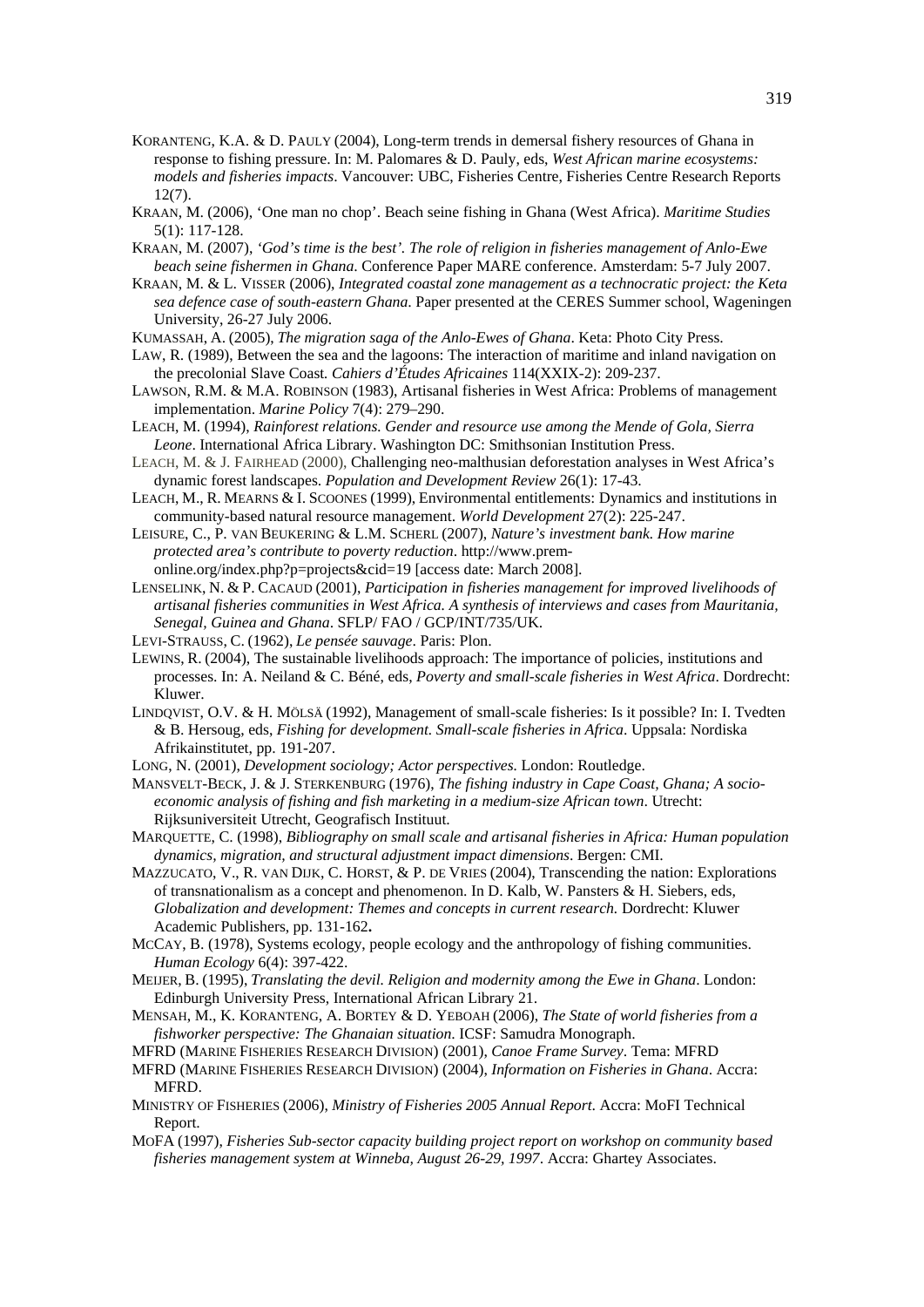- MOLENAAR, E.J. (2005), *The exclusive economic zone:A balance between rights and obligations*. Paper presented at the Conference on the Development of EEZ of the Kingdom of the Netherlands in the Caribbean, Curaçao, 24-25 May 2005.
- MUSTAFA, D. (2005), The production of an urban hazardscape in Pakistan: Modernity, vulnerability, and the range of choice. *Annals of the Association of American Geographers* 95(3): 566-586.
- NCU GHANA (2001), *Study on the Impact of Policies, Institutions and Processes on Fisheries Livelihoods in Ghana*. Rome: FAO, SFLP.
- NGUINGUIRI, J. (1991), Fishermen migrations in Congo: The so-called "Popo" fishermen. In: J. Haakonsen & M.C. Diaw, eds, *Fishermen's migrations in West Africa*. Cotonou, IDAF Project, DIPA/WP/36.
- NORTH, D. (1990), *Institutions, institutional change, and economic performance*. Cambridge: Cambridge University Press.
- NTIAMOA-BAIDU, Y. (1991), Conservation of coastal lagoons in Ghana: The traditional approach. *Landscape and Urban Planning* 20: 41-46.
- NUGENT, P. (2002), *Smugglers, seccesionnists and loyal citizens at the Ghana-Togo frontier. The lie of the borderlands since 1914*. Oxford: James Currey.
- NUIJTEN, M. (2004), Governance in action. Some theoretical and practical reflections on a key concept. In: D. Kalb, W. Pansters, H. Siebers, eds, *Globalization and development*. Dordrecht: Kluwer.
- NUIJTEN, M. (2005), Power in practice a force field approach to natural resource management. *The Journal of Transdisciplinary Environmental Studies* 4(2): 1-14.
- NUKUNYA, G. (1989), The Anlo-Ewe and full-time maritime fishing: Another view. *MAST* 2(2): 154-173.
- NUKUNYA, G. (1991), The Anlo-Ewe fishermen's migration. In: J. Haakonsen & C. Diaw, eds, *Fishermen's migrations in West Africa*. FAO / DANIDA/ NORWAY: IDAF/WP/36.
- NUKUNYA, G. (1999), *Kinship & marriage among the Anlo-Ewe*. London: The Athlone Press.
- NUKUNYA, G. (2003), *Tradition and change in Ghana. An introduction to sociology*. Accra: Ghana University Press. [1992]
- NUNOO, F., D. EGGLESTON & C. VANDERPUYE (2006), Abundance, biomass and species composition of nearshore fish assemblages in Ghana, West Africa. *African Journal of Marine Science* 28(3-4): 689–696.
- ODOTEI, I. (1991), Migrations of Fanti fishermen. In: J. Haakonsen & C. Diaw, eds, *Fishermen's migrations in West Africa*. FAO / DANIDA/ NORWAY: IDAF/WP/36.
- ODOTEI, I. (1995), Migration of Ghanaian fishermen within the ECOWAS sub-region. In: K. Twum-Baah, ed., *Migration research study in Ghana, Vol. II.* Accra:Ghana Statistical Service.
- ODOTEI, I. (2002a), *The artisanal marine fishing industry in Ghana. A historical overview*. Legon: University of Ghana, Institute of African Studies.
- ODOTEI, I. (2002b), *There is money in the sea. Ghanaian migrant fishermen and women in the Ivory Coast.* Legon: University of Ghana, Institute of African Studies & Accra: Royal Gold Publishers.
- ODOTEI, I. (2003) *"Sea power, money power". Ghanaian migrant fishermen and women in the Republic of Benin.* Legon: University of Ghana, Institute of African Studies & Accra: Royal Gold Publishers.
- ODOTEI, I. & A. AWEDOBA, eds, (2006), *Chieftaincy in Ghana: Culture, governance and development*. Accra: Sub-Saharan Publishers.
- OVERÅ, R. (1992), *Fish mammies. The role of women in the artisanal fisheries sector of Ghana.* Bergen: Department of Geography, University of Bergen, Masters thesis.
- OVERÅ, R. (1993), Wives and Traders: Women's Careers in Ghanaian Canoe Fisheries. *MAST* 6(1/2): 110-135.
- OVERÅ, R. (1995), *Entrepreneurial women in Ghanaian canoe fisheries: The case of the Fante fishing town Moree*. Bergen: Chr. Michelsen Institute. www.fou.uib.no/fd/1996/f/712002/index.htm [Access date: Feb. 2009].
- OVERÅ, R. (1998), *Partners and competitors. Gendered entrepreneurship in Ghanaian canoe fisheries.* University of Bergen: Department of Geography, PhD thesis.
- OVERÅ, R. (2001), *Institutions, mobility and resilience in the Fante migratory fisheries of West Africa*. Bergen: CMI, Working Paper.
- OVERÅ, R. (2005), When sisters become competitors: Coastal women's access and utilization of trawler's by-catch in Ghana. In: B. Neis *et al.,* eds, *Changing tides: Gender globalisation and fisheries*. Halifax: Fernwood Publishing.
- OWUOR, S. (2006), *Bridging the urban-rural divide. Multi-spatial livelihoods in Nakuru town, Kenya.*  Leiden: African Studies Centre.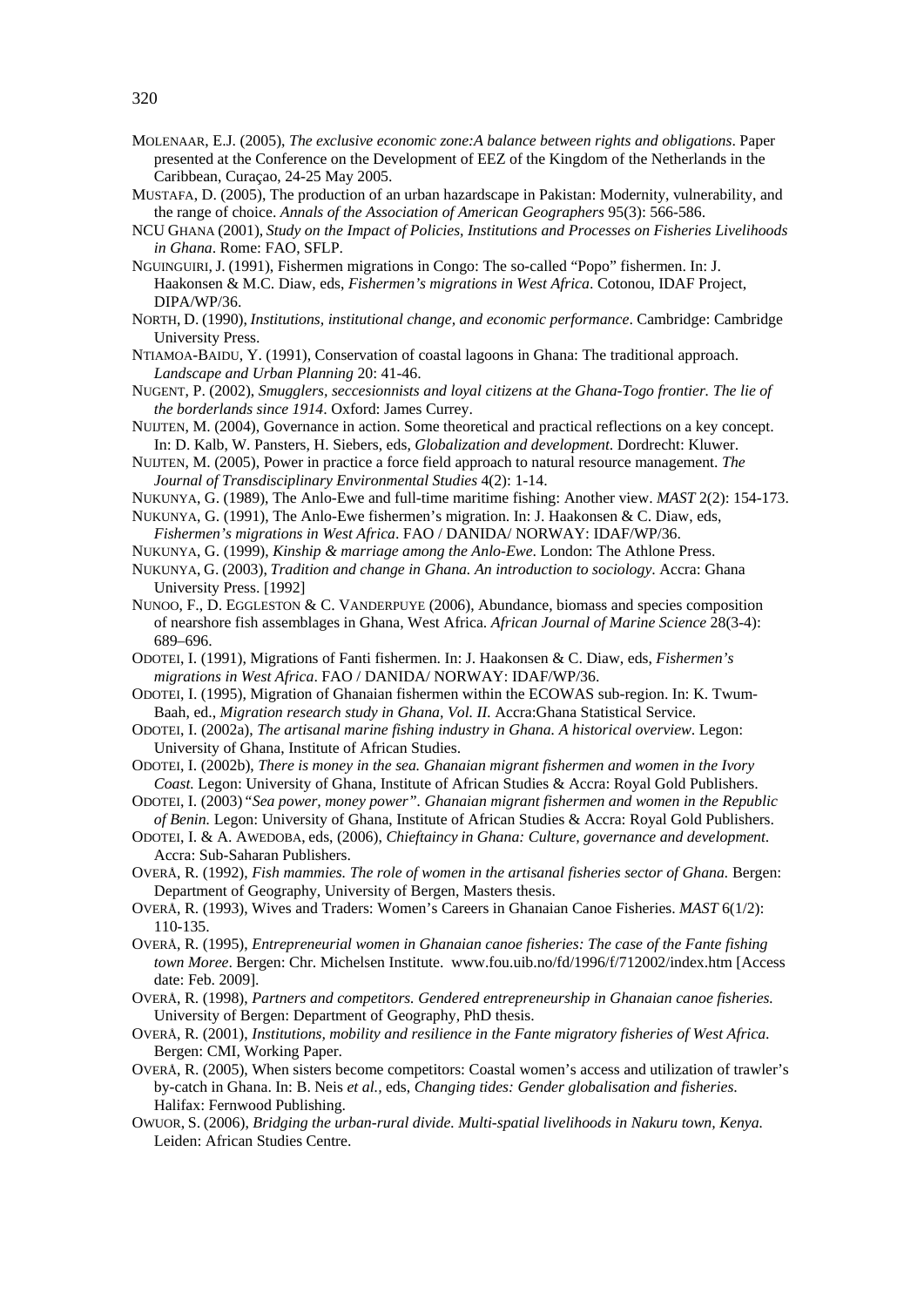- PASCUAL-FERNÁNDEZ, J., K. FRANGOUDES & S. WILLIAMS (2005), Local institutions. In: J. Kooiman, M.Bavinck, S. Jentoft & R. Pullin, eds, *Fish for life. Interactive governance for fisheries*. Amsterdam: AUP.
- PAULY, D. (1995), Anecdotes and the shifting baseline syndrome of fisheries. *Trends in Ecology & Evolution* 10(10): 430.
- PAULY, D. (1997), Small scale fisheries in the tropics: Marginality, marginalisation and some implications for fisheries management. In: E. Pikitch, D. Huppert, & M. Sissenwine, eds, *Global trends: Fisheries management*. American Fisheries Society Symposium 20, Bethesda, Maryland, pp. 40-49.
- PAULY, D. (2006), Major trends in small-scale marine fisheries, with emphasis on developing countries, and some implications for the social sciences. *Maritime Studies* 4(2): 7-22.
- PAULY, D., V. CHRISTENSEN, J. DALSGAARD, R. FROESE & F. TORRES (1998), Fishing down marine food webs. *Science* 279: 860–863.
- PAULY, D. & R. WATSON (2003), Counting the last fish. *Scientific American* 289: 42–47.

PELUSO, N. & P. VANDERGEEST 2001), Genealogies of the political forest and customary rights in Indonesia, Malaysia, and Thailand. *The Journal of Asian Studies* 60(3): 761-812.

- PINNEGAR, J. & G. ENGELHARD (2008), The 'shifting baseline' phenomenon: A global perspective. *Rev Fish Biol Fisheries* 18: 1–16.
- PLATTEAU, J. (1989a), The dynamics of fisheries development in devloping countries: A general overview. *Development and Change* 20: 565-597.
- PLATTEAU, J. (1989b), Penetration of capitalism and persistence of small-scale organizational forms in third world fisheries. *Development and Change* 20: 621-651.
- PLATTEAU, J. & T. STRZALECKI (2004), Collective action, heterogeneous loyalties and path dependence: Micro-evidence from Senegal*. Journal of African Economies* 13(3): 417-445.
- POLLNAC, R. & J. POGGIE (2006), Job satisfaction in the fishery in two southeast Alaskan towns. *Human Organisation* 65(3): 332-342.
- POLLNAC, R., R. POMEROY & I. HARKES (2001), Fishery policy and job satisfaction in three southeast Asian fisheries. *Ocean and Coastal Management* 44(7-8): 531-544.
- POMEROY, R. & F. BERKES (1997), Two to tango: The role of government in fisheries co-management. *Marine Policy* 21(5): 465-480.
- POMPERT, F. & S. CARON (1997), *Nobody knows tomorrow: Rituelen in een Ghanees vissersdorp*. Amsterdam: University of Amsterdam, Masters thesis.
- POST, J. & I. BAUD (2002), Evolving views in urban and regional development debates in Africa, Asia and Latin America: Introducing the key themes. In: I. Baud & J. Post, eds, *Realigning actors in an urbanizing world. Governance and institutions from a development perspective*. Aldershot: Ashgate.
- PRIES, L. (2001), The disruption of social and geographic space: Mexican-US migration and the emergence of transnational social spaces. *International Sociology* (16): 55-74.
- RANDALL, S. (2005), *Review of literature on fishing migrations in West Africa From a demographic perspective.* SFLP paper. www.sflp.org/fr/007/pub8/docs/migration\_demography.pdf [Access date: January 2008].
- RAY, D. (1995), Indicators of divided sovereignty: Traditional authority and the state in Ghana. In: K. Arhin, E. van Rouveroy van Nieuwaal & D. Ray, eds, *Proceedings of the Conference on the contributions of traditional authority to development, human rights and environmental protection: strategies for Africa*. Leiden: African Studies Centre, pp. 97-123.
- RAY, D. (1998), Chief-state relations in Ghana divided sovereignty and legitimacy. In: E. van Rouveroy van Nieuwaal & W. Zips, eds, *Sovereignty, legitimacy and power in West African societies. Perspectives from legal anthropology*. Hamburg: LIT.
- REPUBLIC OF GHANA (1999), *Managing Ghana's wetlands: A national wetlands conservation strategy*. Ministry of land and forestry. Source: http://www.ramsar.org/wurc/wurc\_policy\_ghana.htm. [Access date: 23 June 2006].
- ROSENTHAL, J. (2005), Religious traditions of the Togo and Benin Ewe. In: B. Lawrance, ed., *The Ewe of Togo and Benin*. Accra: Woeli Publishing Services.
- SALZ, P., E. HOEFNAGEL, M. BAVINCK & L. HOEX *et al.* (2008), *Maatschappelijke gevolgen van de achteruitgang in de visserij*. LEI: Rapport 2008-020.
- SAMBA, A. & M. FAYE (2006), *Etude de la contribution des migrations de pêcheurs artisans Sénégalais dans la gestion des pêches en Mauritanie et en Guinée*. SFLP: Projet pilote aménagement participatif des pêches en zone côtière (Unpublished working document).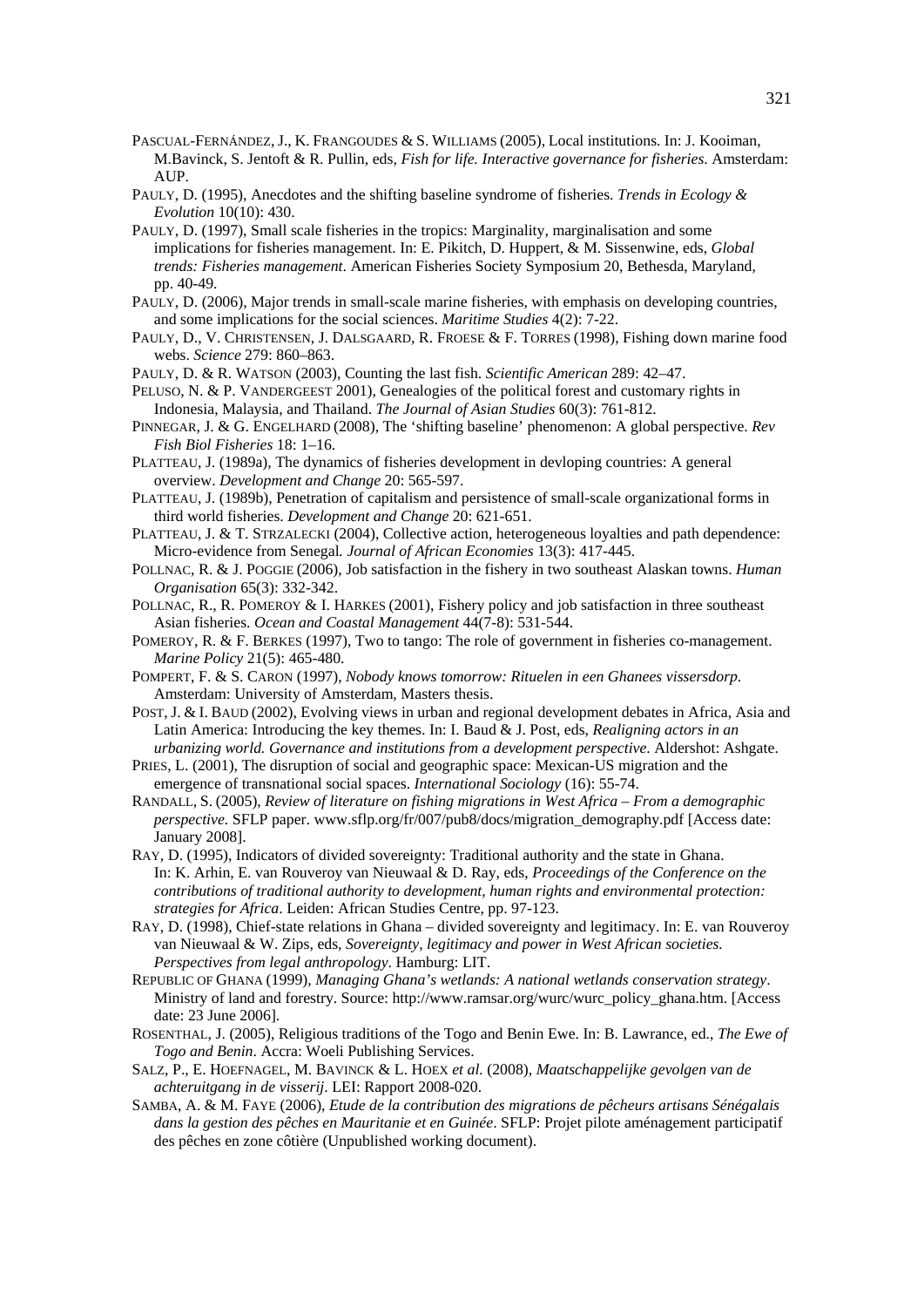- SARCH, M. & E. ALLISON (2000), *Fluctuating fisheries in Africa's inland waters: Well adapted livelihoods, maladapted management*. http://osu.orst.edu/dept/IIFET/2000/papers/sarch.pdf
- SARFO-MENSAH, P. & W. ODURO (2007), Traditional natural resources management practices and biodiversity conservation in Ghana: A review of local concepts and issues on change and sustainability. http://ssrn.com/abstract=1017238 [Access date: April 2008]
- SARIN, M., N.M. SINGH, N. SUNDAR, & R.K. BOGHAL (2003), *Devolution as a threat to democratic decision-making in forestry? Findings from three states in India*. London: Overseas Development Institute, Working paper 197.
- SATIA, B. & B. HOREMANS, eds (1993), *Workshop on conflicts in coastal fisheries in West Africa.* Cotonou, Benin, 24-26 November 1993. Cotonou, IDAF Project, IDAF/WP/53.
- SCHLAGER, E. & E. OSTROM (1992), Property-rights regimes and coastal fisheries: An emperical analysis. In: T. Anderson, & R. Simmons, eds, *The political economy of customs and culture: Informal solutions to the commons problem*. Lanham: Rowman & Littlefield Publishers.
- SCOONES, I. (1998), *Sustainable rural livelihoods. A framework for analysis*. IDS working papers. <http://www.ids.ac.uk/ids/bookshop/wp/wp72.pdf>[Access date: 6-2-2009]
- SCOTT, J. (1998), *Seeing like a state. How certain schemes to improve the human condition have failed.*  New Haven/London: Yale University Press.
- SEN, A. (1981), *'Poverty and famines: An essay on entitlement and deprivation'*, Oxford: Clarendon Press.
- SEN, A. (2006), *Identity and violence. The illusion of destiny. Issues of our time*. New York: W.W. Norton & Company.
- SERFOR-ARMAH, Y., B. NYARKO, E. OSAE & D. CARBOO *et al.* (1999), Elemental analysis of some green and brown seaweeds from the coastal belt of Ghana. *Journal of Radioanalytical and Nuclear Chemistry* 242(1): 193-197.
- SMITH, L. (2007), *Tied to migrants. Transnational influences on the economy of Accra, Ghana*. Leiden: African Studies Centre, African Studies Collection, vol. 5.
- SOLIE, K. (2006), *Migrations de pêcheurs artisans marins en Guinée*. SFLP: Programme pour les moyens d'existence durables dans la pêche en Afrique de l'Ouest (PMEDP). Projet Pilote 2 Aménagement participatif des pêches en zone côtière (Unpublished working document).
- STEEGSTRA, M. (2005), *Dipo and the politics of culture in Ghana*. Accra: Woeli Publishing Services.
- SYMES, D. (1998), Property rights, regulatory measures and the strategic response of fishermen. In: D. Symes, ed., *Property rights and regulatory systems in fisheries*. Oxford: Blackwell Science.
- TACOLI, C. (2002), *Changing rural-urban interactions in sub-Saharan Africa and their impact on livelihoods: A summary*. London: IIED, Working Paper 7 of the IIED Working paper series on ruralurban interactions and livelihood strategies.
- TETTEH, A. (2007), *Women's activities in the Ghanaian fishery: The role of social capital*. Tromsø: University of Tromsø, Masters thesis.
- THORPE, A., D. JOHNSON & M. BAVINCK (2005), Introduction. In: J. Kooiman, M. Bavinck, S. Jentoft & R. Pullin, eds, (2005), *Fish for life. Interactive governance for fisheries.* Amsterdam: AUP.
- THORPE, A., C. REID, R. VAN ANROOY & C. BRUGERE (2004), *African poverty reduction strategy programmes and the fisheries sector: Current situation and opportunities*. Oxford: Blackwell Publishers / African Development Bank.
- UBINK, J. & J.QUAN (2008), How to combine tradition and modernity? Regulating customary land management in Ghana. *Land Use Policy* 25: 198-213.
- UPHOFF, N. (1986), *Local institutional development: An analytical sourcebook with cases.* West Harford: Kumarian Press.
- VAN DER BURG, T. (2000), Neo-classical economics, institutional economics and improved fisheries management. *Marine Policy* 24(1): 45-51.
- VAN DANTZIG, A. (1980), *Forts and castles of Ghana*. Accra: Sedco Printing Limited.
- VAN DIJK, R., D. FOEKEN, & K. VAN TIL (2001), Population mobility in Africa: An overview. In: M. de Bruijn, R. van Dijk & D. Foeken, eds, *Mobile Africa. Changing patterns of movement in Africa and beyond*. Leiden: Brill.
- VAN EST, D. (1999), *Vissen in andermans vijver. Beheer en strijdige belangen onder Mousgoum en Kotoko in de logone overstromingsvlakte van noord Kameroen*. Leiden: CML.
- VAN DER GEEST, K. (2004), *"We're managing!" Climate change and livelihood vulnerability in Northwest Ghana.* Leiden: African Studies Centre, Research Report 74.
- VAN DER GEEST, S. (1979), Envy and inequality in fieldwork: An example from Ghana. *Human Organization* 38(2): 200-205.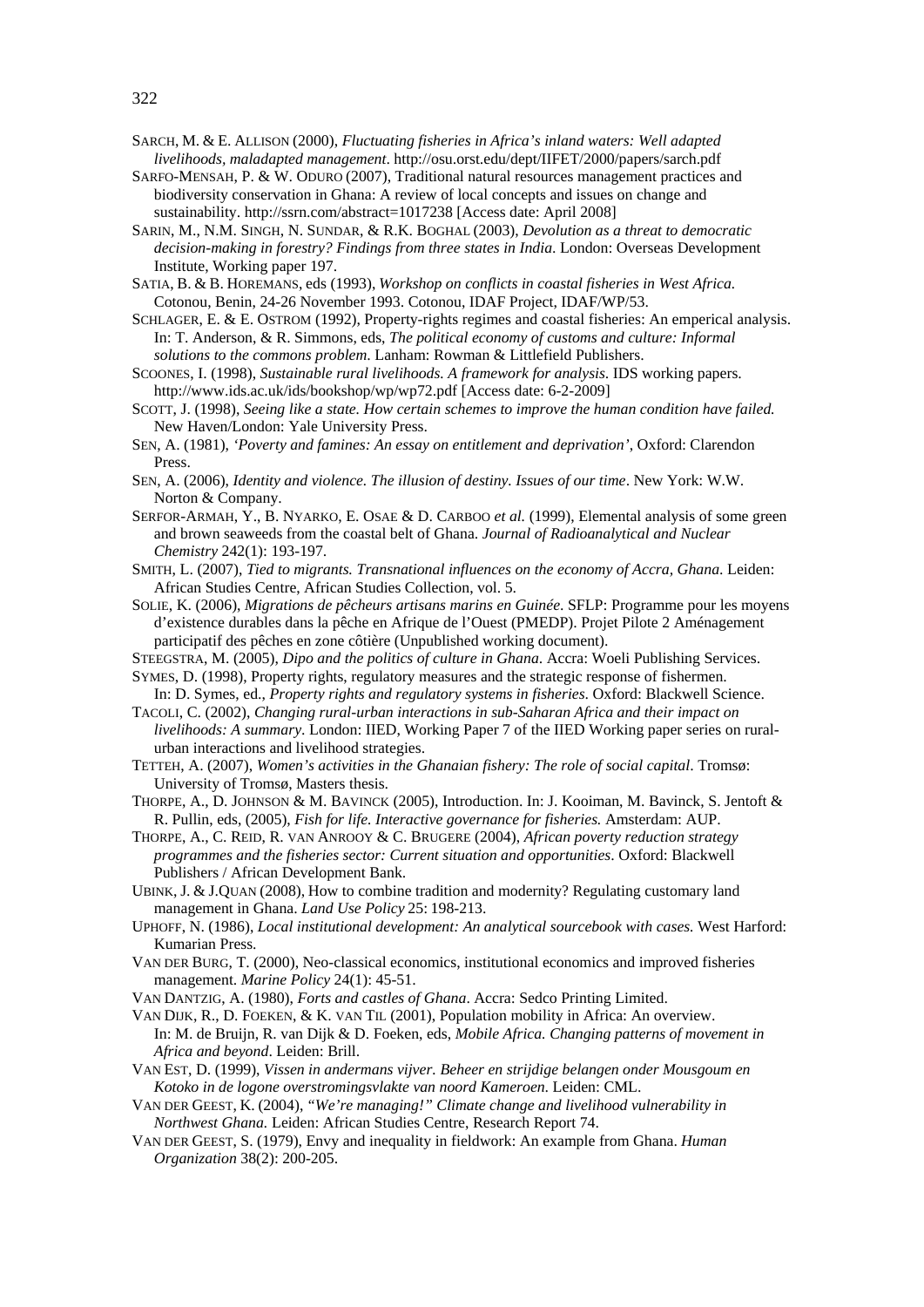- VAN DER GEEST, S. (1980), Ongelijkheid: de blinde vlek van de onderzoeker. In: A.T. Davelaar *et al.,*  eds, *De ene mens is de andere niet*. Muiderberg: Coutinho, pp. 21-27.
- VAN DER GEEST, S. (1998), Participant observation in demographic research: Fieldwork experiences in a Ghanaian community. In: A.M. Basu & P. Aaby, eds, *The methods and uses of anthropological demography*. Liège: IUSSP, pp. 39-56.
- VAN GINKEL, R. (1993), *Tussen scylla en charybdis. Een etnohistorie van een Texels vissersvolk (1813- 1932)*. Amsterdam: Het Spinhuis.
- VAN GINKEL, R. (2003), *Whatever happened to maritime anthropology The European experience*. Paper presented at the International Conference 'People and the Sea II: Conflicts, Threats and Opportunities', Amsterdam, 4-6 September, 2003.
- VAN GINKEL, R. (2007), *Coastal cultures: An anthropology of fishing and whaling traditions.* Apeldoorn/Antwerpen: Het Spinhuis Publishers.
- VAN ROUVEROY VAN NIEUWAAL, E. (1992), The Togolese chiefs: Caught between scylla and charybdis. *Journal of Legal Pluralism* 32: 19-46.
- VAN ROUVEROY VAN NIEUWAAL, E. (1999), Chieftaincy in Africa: Three facets of a hybrid role. In: E. Van Rouveroy van Nieuwaal & R. van Dijk, eds, *African chieftaincy in a new socio-political landscape*. Hamburg: LIT.
- VAN ROUVEROY VAN NIEUWAAL, E. & E. VAN ROUVEROY VAN NIEUWAAL (1975), *Sherea. Vorstenrechtspraak in Sansanne-Mango (Noord-Togo)*. Leiden: Afrika-Studiecentrum.
- VEDELD, T. (2000), Village politics: Heterogeneity, leadership and collective action. *Journal of Development Studies*. http://eprints2.dlib.indiana.edu/archive/00000373/00/Vedelt032700.pdf [Access date: 18-9-2007]
- VERCRUIJSSE, E. (1983), Fishmongers, big dealers and fishermen: Co-operation and conflict between the sexes in Ghanaian canoe fishing. In: C. Oppong, ed., *Female and male in West Africa*. London: George Allen and Unwin.
- VERCRUIJSSE, E. (1984), *The penetration of capitalism. A West African case study*. London: Zed Books. VERREST, H. (2007), *Home-based economic activities and Caribbean urban livelihoods. Vulnerability,*
- *ambition and impact in Paramaribo and Post of Spain*. Amsterdam: Vossiuspress Amsterdam University Press.
- VERRIPS, J. (2002), Ghanaian canoe decoration. *Maritime Studies* 1(1): 43-66.
- VISSER, L., ed. (2004), *Challenging coasts: Transdisciplinary excursions into integrated coastal zone development*. Amsterdam: Amsterdam University Press.
- VON BENDA-BECKMANN, F. (1995), Anthropological approaches to property law and economics. *European Journal of Law and Economics* 2: 309-336.
- VON BENDA-BECKMANN, K. (1981), Forum shopping and shopping forums: Dispute processing in a Minangkabau village in West Sumatra. *Journal of Legal Pluralism* 19: 115-159.
- VON BENDA-BECKMANN, F., K. VON BENDA-BECKMANN & A. GRIFFITHS (2005), *Mobile people, mobile law: Expanding legal relations in a contracting world*. Aldershot: Ashgate.
- WAGNER, K. (1991), Fishermen's migrations in SierraLleone: A case study of Tombo fishing village. In: J. Haakonsen & C. Diaw, eds, *Fishermen's migrations in West Africa*. FAO / DANIDA/ NORWAY: IDAF/WP/36.
- WALLEY, C. (2004), *Rough waters, nature and development in an East African marine park*. Princeton NJ: Princeton University Press.
- WARTENA, D. (2006), *Styles of Making a living and ecological change on the Fon and Adja plateaux in South Benin, ca. 1600-1990*. Wageningen: Wageningen University, PhD thesis.
- WIAFE, G.B. H. YAQUB, M. MENSAH & C. FRID (2008), Impact of climate change on long-term zooplankton biomass in the upwelling region of the Gulf of Guinea. *Oxford Journals: International Council for the Exploration of the Sea*.
- WILSON, D. (2003), Conflict and scale: A defence of community approaches in fisheries management. In: Wilson *et al.,* eds, *The fisheries co-management experience. Accomplishments, challenges and prospects.* Dordrecht: Kluwer Academic Publishers.
- WITTEVEEN, L. & B. ENSERINK (2007), Visual problem appraisal Kerala's Coast: A simulation for social learning about integrated coastal zone management. *Simulation and Gaming* 38(2): 278-295. WOE HOMECOMING PAMPHLET 2004
- WORLD BANK (1995), *Staff appraisal report. Republic of Ghana. Fisheries sub-sector capacity building project.* Washington D.C.: West-Central Africa Department, Agriculture and Environment Division.
- WORLD BANK (2003), *Implementation completion Report (ida-27130) on a credit in the amount of US\$9.0 million (SDR6.2 million) to the Republic of Ghana for a fisheries sub-sector capacity building*